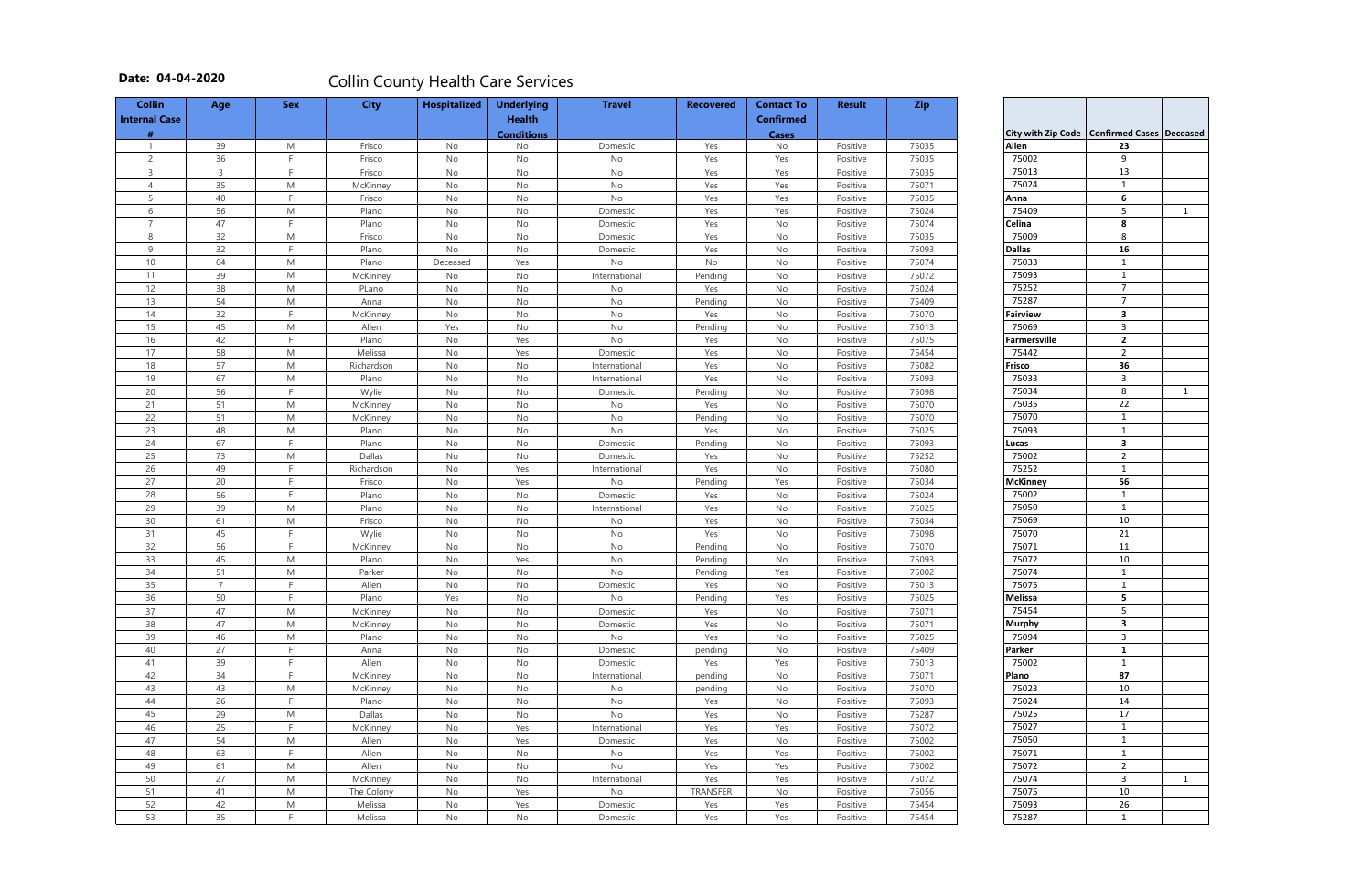| 54  | 72 | M                                                                                                          | Frisco            | No  | No                           | Domestic      | Pending  | No                           | Positive | 75035 | <b>Prosper</b> | $\overline{\mathbf{3}}$ |                |     |
|-----|----|------------------------------------------------------------------------------------------------------------|-------------------|-----|------------------------------|---------------|----------|------------------------------|----------|-------|----------------|-------------------------|----------------|-----|
| 55  | 69 | M                                                                                                          | Dallas            | No  | Yes                          | No            | Yes      | No                           | Positive | 75287 | 75078          | $\mathbf{3}$            |                |     |
| 56  | 19 | F.                                                                                                         |                   | No  | No                           |               | Yes      | No                           | Positive | 75082 | Richardson     | 6                       |                |     |
| 57  | 40 | F                                                                                                          | Richardson        | No  | Yes                          | Domestic      |          |                              |          | 75070 |                | $\mathbf{3}$            |                |     |
|     |    | F.                                                                                                         | McKinney          |     |                              | Domestic      | Pending  | No                           | Positive |       | 75080          |                         |                |     |
| 58  | 65 |                                                                                                            | Anna              | Yes | Yes                          | No            | Pending  | No                           | Positive | 75409 | 75082          | $\overline{3}$          |                |     |
| 59  | 69 | F.                                                                                                         | Plano             | No  | No                           | Domestic      | Yes      | No                           | Positive | 75024 | Sachse         | $\overline{2}$          |                |     |
| 60  | 40 | E                                                                                                          | Plano             | No  | $\operatorname{\mathsf{No}}$ | International | Yes      | No                           | Positive | 75023 | 75048          | $\overline{2}$          |                |     |
| 61  | 49 | M                                                                                                          | Wylie             | No  | No                           | No            | Yes      | No                           | Positive | 75098 | Wylie          | 8                       |                |     |
| 62  | 40 | ${\sf M}$                                                                                                  | Frisco            | No  | $\operatorname{\mathsf{No}}$ | Domestic      | Yes      | No                           | Positive | 75035 | 75098          | 8                       |                |     |
| 63  | 42 | M                                                                                                          | Celina            | No  | No                           | Domestic      | Yes      | No                           | Positive | 75009 | <b>Total</b>   | 265                     | 3 <sup>1</sup> | 268 |
| 64  | 41 | M                                                                                                          | Wylie             | No  | Yes                          | Domestic      | Yes      | Yes                          | Positive | 75098 |                |                         |                |     |
| 65  | 65 | M                                                                                                          | McKinney          | Yes | No                           | No            | Pending  | Yes                          | Positive | 75070 |                |                         |                |     |
| 66  | 68 | F.                                                                                                         | McKinney          | No  | Yes                          | No            | Pending  | Yes                          | Positive | 75070 |                |                         |                |     |
| 67  | 40 | M                                                                                                          | Frisco            | No  | Yes                          | Domestic      | Yes      | No                           | Positive | 75035 |                |                         |                |     |
| 68  | 41 | M                                                                                                          | Allen             | No  | No                           | No            | Yes      | No                           | Positive | 75013 |                |                         |                |     |
| 69  | 52 | M                                                                                                          | Plano             | No  | No                           | Domestic      | Yes      | No                           | Positive | 75093 |                |                         |                |     |
| 70  | 46 | F                                                                                                          | Plano             | No  | No                           | No            | Yes      | No                           | Positive | 75025 |                |                         |                |     |
| 71  | 33 | M                                                                                                          | McKinney          | No  | No                           | International | Yes      | Yes                          | Positive | 75070 |                |                         |                |     |
| 72  | 28 | M                                                                                                          | McKinney          | No  | No                           | International | Yes      | Yes                          | Positive | 75070 |                |                         |                |     |
| 73  | 70 | F.                                                                                                         | Allen             | No  | No                           | Domestic      | Yes      | No                           | Positive | 75013 |                |                         |                |     |
| 74  | 51 | F.                                                                                                         | Frisco            | No  | No                           | Domestic      | Yes      | No                           | Positive | 75035 |                |                         |                |     |
| 75  | 21 | M                                                                                                          | Plano             |     | No                           |               | Yes      |                              | Positive | 75025 |                |                         |                |     |
|     |    |                                                                                                            |                   | No  |                              | International |          | No                           |          |       |                |                         |                |     |
| 76  | 47 | M                                                                                                          | McKinney          | No  | No                           | Domestic      | Yes      | No                           | Positive | 75070 |                |                         |                |     |
| 77  | 48 | F.                                                                                                         | Plano             | No  | No                           | No            | Yes      | No                           | Positive | 75075 |                |                         |                |     |
| 78  | 32 | F.                                                                                                         | Plano             | TBD | TBD                          | TBD           | Pending  | TBD                          | Positive | 75093 |                |                         |                |     |
| 79  | 32 | F.                                                                                                         | Plano             | No  | No                           | No            | Yes      | No                           | Positive | 75023 |                |                         |                |     |
| 80  | 68 | F.                                                                                                         | Plano             | No  | No                           | Domestic      | Pending  | Yes                          | Positive | 75093 |                |                         |                |     |
| 81  | 44 | F                                                                                                          | Plano             | No  | No                           | Domestic      | Yes      | No                           | Positive | 75093 |                |                         |                |     |
| 82  | 41 | M                                                                                                          | Plano             | No  | No                           | No            | Pending  | No                           | Positive | 75093 |                |                         |                |     |
| 83  | 55 | ${\sf M}$                                                                                                  | Dallas            | No  | No                           | Domestic      | Yes      | Yes                          | Positive | 75287 |                |                         |                |     |
| 84  | 34 | F.                                                                                                         | Frisco            | No  | No                           | International | Yes      | No                           | Positive | 75033 |                |                         |                |     |
| 85  | 51 | M                                                                                                          | Wylie             | No  | No                           | Domestic      | Pending  | No                           | Positive | 75098 |                |                         |                |     |
| 86  | 32 | F.                                                                                                         | Plano             | No  | No                           | No            | Pending  | Yes                          | Positive | 75024 |                |                         |                |     |
| 87  | 62 | F                                                                                                          | OUT OF TEXAS CASE | No  | Yes                          | International | TRANSFER | No                           | Positive |       |                |                         |                |     |
|     |    |                                                                                                            |                   |     |                              |               |          |                              |          |       |                |                         |                |     |
| 88  | 73 | F.                                                                                                         | Plano             | No  | No                           | No            | Yes      | Yes                          | Positive | 75093 |                |                         |                |     |
| 89  | 55 | M                                                                                                          | Lucas             | No  | No                           | Domestic      | Yes      | No                           | Positive | 75002 |                |                         |                |     |
| 90  | 75 | M                                                                                                          | Allen             | No  | No                           | No            | Pending  | No                           | Positive | 75013 |                |                         |                |     |
| 91  | 44 | ${\sf M}$                                                                                                  | Plano             | No  | No                           | Domestic      | Yes      | No                           | Positive | 75025 |                |                         |                |     |
| 92  | 71 | M                                                                                                          | Plano             | No  | Yes                          | Domestic      | Yes      | Yes                          | Positive | 75093 |                |                         |                |     |
| 93  | 82 | F.                                                                                                         | Frisco            | No  | Yes                          | No            | Pending  | Yes                          | Positive | 75035 |                |                         |                |     |
| 94  | 63 | ${\sf M}$                                                                                                  | Plano             | No  | No                           | International | Pending  | No                           | Positive | 75093 |                |                         |                |     |
| 95  | 71 | $\mathsf{M}% _{T}=\mathsf{M}_{T}\!\left( a,b\right) ,\ \mathsf{M}_{T}=\mathsf{M}_{T}\!\left( a,b\right) ,$ | Plano             | No  | Yes                          | No            | Pending  | No                           | Positive | 75023 |                |                         |                |     |
| 96  | 53 | E                                                                                                          | Fairview          | No  | No                           | Domestic      | Pending  | No                           | Positive | 75069 |                |                         |                |     |
| 97  | 43 | M                                                                                                          | Plano             | No  | No                           | No            | Pending  | No                           | Positive | 75093 |                |                         |                |     |
| 98  | 35 | F.                                                                                                         | McKinney          | No  | No                           | No            | Pending  | No                           | Positive | 75071 |                |                         |                |     |
| 99  | 41 | M                                                                                                          |                   | No  | No                           |               |          | No                           |          | 75035 |                |                         |                |     |
|     |    | F.                                                                                                         | Frisco            |     |                              | International | Pending  |                              | Positive |       |                |                         |                |     |
| 100 | 57 |                                                                                                            | Sachse            | No  | Yes                          | No            | Pending  | No                           | Positive | 75048 |                |                         |                |     |
| 101 | 58 | $\mathsf{M}% _{T}=\mathsf{M}_{T}\!\left( a,b\right) ,\ \mathsf{M}_{T}=\mathsf{M}_{T}\!\left( a,b\right) ,$ | Sachse            | No  | Yes                          | No            | Pending  | $\operatorname{\mathsf{No}}$ | Positive | 75048 |                |                         |                |     |
| 102 | 53 | ${\sf M}$                                                                                                  | McKinney          | No  | No                           | Domestic      | Pending  | Yes                          | Positive | 75072 |                |                         |                |     |
| 103 | 44 | F.                                                                                                         | Frisco            | TBD | TBD                          | TBD           | Pending  | TBD                          | Positive | 75035 |                |                         |                |     |
| 104 | 29 | ${\sf M}$                                                                                                  | McKinney          | No  | No                           | Domestic      | Yes      | No                           | Positive | 75070 |                |                         |                |     |
| 105 | 51 | ${\sf M}$                                                                                                  | Plano             | No  | No                           | No            | Yes      | No                           | Positive | 75075 |                |                         |                |     |
| 106 | 63 | M                                                                                                          | Plano             | No  | No                           | Domestic      | Pending  | No                           | Positive | 75093 |                |                         |                |     |
| 107 | 61 | F.                                                                                                         | Prosper           | No  | No                           | No            | Yes      | No                           | Positive | 75078 |                |                         |                |     |
| 108 | 60 | F.                                                                                                         | Plano             | No  | Yes                          | No            | Yes      | No                           | Positive | 75025 |                |                         |                |     |

| rosper            | 3   |     |
|-------------------|-----|-----|
| 75078             | 3   |     |
| <b>Richardson</b> | 6   |     |
| 75080             | 3   |     |
| 75082             | 3   |     |
| iachse            | 2   |     |
| 75048             | 2   |     |
| <b>Nylie</b>      | 8   |     |
| 75098             | 8   |     |
| <b>Total</b>      | 265 | 268 |
|                   |     |     |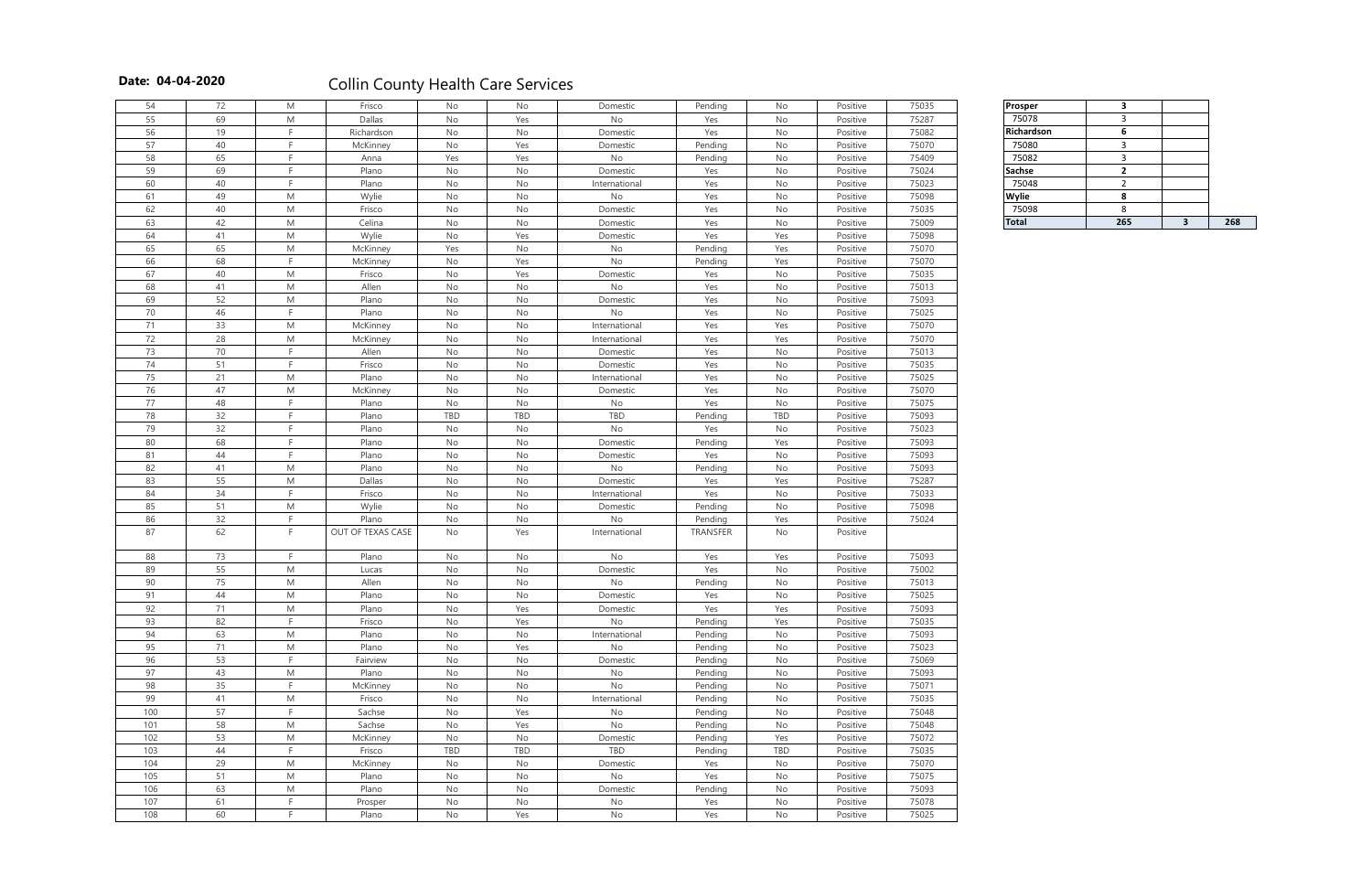| 109 | 26     | F                                                                                                          | Allen         | No            | No            | International | Yes             | No            | Positive | 75013 |
|-----|--------|------------------------------------------------------------------------------------------------------------|---------------|---------------|---------------|---------------|-----------------|---------------|----------|-------|
| 110 | 45     | M                                                                                                          | McKinney      | No            | No            | No            | Yes             | No            | Positive | 75069 |
| 111 | 67     | E                                                                                                          | Frisco        | Deceased      | Yes           | TBD           | No              | TBD           | Positive | 75034 |
| 112 | 64     | M                                                                                                          | Plano         | No            | No            | No            | Yes             | Yes           | Positive | 75025 |
| 113 | 62     | ${\sf M}$                                                                                                  | Frisco        | No            | Yes           | Domestic      | Pending         | Yes           | Positive | 75035 |
| 114 | 60     | ${\sf M}$                                                                                                  | Lucas         | No            | Yes           | International | Yes             | No            | Positive | 75002 |
| 115 | 40     | F                                                                                                          | Allen         | No            | No            | No            | Pending         | No            | Positive | 75013 |
| 116 | 39     | ${\sf M}$                                                                                                  | Prosper       | No            | No            | No            | Yes             | No            | Positive | 75078 |
| 117 | 64     | M                                                                                                          | Plano         | No            | Yes           | International | Yes             | No            | Positive | 75025 |
| 118 | 48     | F                                                                                                          | Richardson    | No            | Yes           | No            | Pending         | No            | Positive | 75080 |
| 119 | 42     | M                                                                                                          | Plano         | Yes           | No            | No            | Pending         | No            | Positive | 75023 |
| 120 | 26     | F                                                                                                          | Dallas        | No            | No            | No            | Yes             | Yes           | Positive | 75287 |
| 121 | 32     | ${\sf M}$                                                                                                  | Plano         | No            | No            | Domestic      | Yes             | Yes           | Positive | 75023 |
| 122 | 47     | F                                                                                                          | Dallas        | No            | No            | International | Pending         | No            | Positive | 75252 |
| 123 | 35     | ${\sf M}$                                                                                                  | Plano         | No            | No            | $\mathsf{No}$ | Pending         | No            | Positive | 75025 |
| 124 | 61     | F                                                                                                          | Frisco        | No            | Yes           | Domestic      |                 | No            |          | 75033 |
| 125 | 68     |                                                                                                            |               |               |               |               | Pending         |               | Positive | 75252 |
| 126 | 55     | M<br>E                                                                                                     | Lucas         | No            | Yes           | No            | Pending         | No            | Positive | 75025 |
|     |        | F                                                                                                          | Plano         | No            | No            | No            | Pending         | No            | Positive |       |
| 127 | 51     |                                                                                                            | Dallas        | No            | Yes           | No            | Pending         | No            | Positive | 75033 |
| 128 | 93     | E                                                                                                          | McKinney      | No            | Yes           | No            | Pending         | No            | Positive | 75002 |
| 129 | 65     | F                                                                                                          | McKinney      | $\mathsf{No}$ | Yes           | $\mathsf{No}$ | Pending         | No            | Positive | 75074 |
| 130 | 27     | M                                                                                                          | Plano         | No            | Yes           | No            | Pending         | Yes           | Positive | 75287 |
| 131 | 43     | F                                                                                                          | Plano         | Yes           | No            | No            | Pending         | No            | Positive | 75072 |
| 132 | 37     | E                                                                                                          | Frisco        | No            | No            | No            | Pending         | No            | Positive | 75070 |
| 133 | 29     | F                                                                                                          | Plano         | No            | No            | No            | Pending         | No            | Positive | 75025 |
| 134 | 50     | E                                                                                                          | Frisco        | No            | No            | Domestic      | Pending         | No            | Positive | 75034 |
| 135 | 65     | E                                                                                                          | Celina        | Yes           | Yes           | No            | Pending         | No            | Positive | 75009 |
| 136 | 55     | E                                                                                                          | Plano         | No            | Yes           | Domestic      | Pending         | No            | Positive | 75024 |
| 137 | 71     | ${\sf M}$                                                                                                  | Anna          | Yes           | Yes           | No            | Pending         | Yes           | Positive | 75409 |
| 138 | 47     | E                                                                                                          | Plano         | $\mathsf{No}$ | Yes           | No            | Yes             | No            | Positive | 75093 |
| 139 | 48     | E                                                                                                          | McKinney      | Yes           | Yes           | No            | Pending         | No            | Positive | 75069 |
| 140 | 24     | M                                                                                                          | Wylie         | <b>TBD</b>    | <b>TBD</b>    | TBD           | Pending         | <b>TBD</b>    | Positive | 75098 |
| 141 | 29     | ${\sf M}$                                                                                                  | Plano         | No            | No            | Domestic      | Yes             | No            | Positive | 75024 |
| 142 | 52     | ${\sf M}$                                                                                                  | Plano         | No            | No            | No            | Pending         | No            | Positive | 75023 |
| 143 | 39     | ${\sf M}$                                                                                                  | Frisco        | $\mathsf{No}$ | No            | No            | Yes             | No            | Positive | 75035 |
| 144 | 36     | F                                                                                                          | Allen         | No            | $\mathsf{No}$ | International | Pending         | $\mathsf{No}$ | Positive | 75013 |
| 145 | 52     | F                                                                                                          | Denton Frisco | TBD           | TBD           | TBD           | <b>TRANSFER</b> | TBD           | Positive | 75034 |
|     |        |                                                                                                            | Transferred   |               |               |               |                 |               |          |       |
| 146 | 82     | M                                                                                                          | Dallas        | Yes           | Yes           | International | Pending         | No            | Positive | 75252 |
| 147 | 56     | M                                                                                                          | Frisco        | TBD           | Yes           | No            | Pending         | Yes           | Positive | 75035 |
| 148 | 41     | E                                                                                                          | Celina        | No            | No            | No            | Pending         | Yes           | Positive | 75009 |
| 149 | 64     | F                                                                                                          | Allen         | No            | Yes           | No            | Pending         | No            | Positive | 75002 |
| 150 | 62     | ${\sf M}$                                                                                                  | Frisco        | <b>TBD</b>    | TBD           | <b>TBD</b>    | Pending         | TBD           | Positive | 75035 |
| 151 | 33     | M                                                                                                          | Plano         | No            | No            | No            | Pending         | No            | Positive | 75025 |
| 152 | 60     | $\mathsf{M}% _{T}=\mathsf{M}_{T}\!\left( a,b\right) ,\ \mathsf{M}_{T}=\mathsf{M}_{T}\!\left( a,b\right) ,$ | McKinney      | $\mathsf{No}$ | Yes           | Domestic      | Yes             | $\mathsf{No}$ | Positive | 75072 |
| 153 | 22     | M                                                                                                          | Plano         | No            | $\mathsf{No}$ | Domestic      | Yes             | No            | Positive | 75024 |
| 154 | 64     | M                                                                                                          | Plano         | Yes           | TBD           | TBD           | Pending         | TBD           | Positive | 75025 |
| 155 | $30\,$ | M                                                                                                          | Farmersville  | TBD           | TBD           | TBD           | TRANSFER        | TBD           | Positive | 75442 |
| 156 | 43     | M                                                                                                          | Plano         | No            | No            | Domestic      | Yes             | No            | Positive | 75025 |
| 157 | 50     | $\mathsf{M}% _{T}=\mathsf{M}_{T}\!\left( a,b\right) ,\ \mathsf{M}_{T}=\mathsf{M}_{T}\!\left( a,b\right) ,$ | McKinney      | $\mathsf{No}$ | $\mathsf{No}$ | Domestic      | Yes             | No            | Positive | 75070 |
| 158 | 24     | F                                                                                                          | Dallas        | TBD           | <b>TBD</b>    | TBD           | TRANSFER        | TBD           | Positive | 75204 |
| 159 | 60     | E                                                                                                          | Plano         | No            | No            | International | Yes             | Yes           | Positive | 75025 |
| 160 | 43     | F                                                                                                          | McKinney      | Yes           | Yes           | No            | Pending         | Yes           | Positive | 75070 |
| 161 | 52     | E                                                                                                          | Richardson    | No            | Yes           | Domestic      | Pending         | No            | Positive | 75080 |
| 162 | 54     | F                                                                                                          | Plano         | No            | Yes           | No            | Pending         | No            | Positive | 75075 |
| 163 | 39     | $\mathsf{M}% _{T}=\mathsf{M}_{T}\!\left( a,b\right) ,\ \mathsf{M}_{T}=\mathsf{M}_{T}\!\left( a,b\right) ,$ | Plano         | $\mathsf{No}$ | Yes           | No            | Pending         | No            | Positive | 75024 |
|     |        |                                                                                                            |               |               |               |               |                 |               |          |       |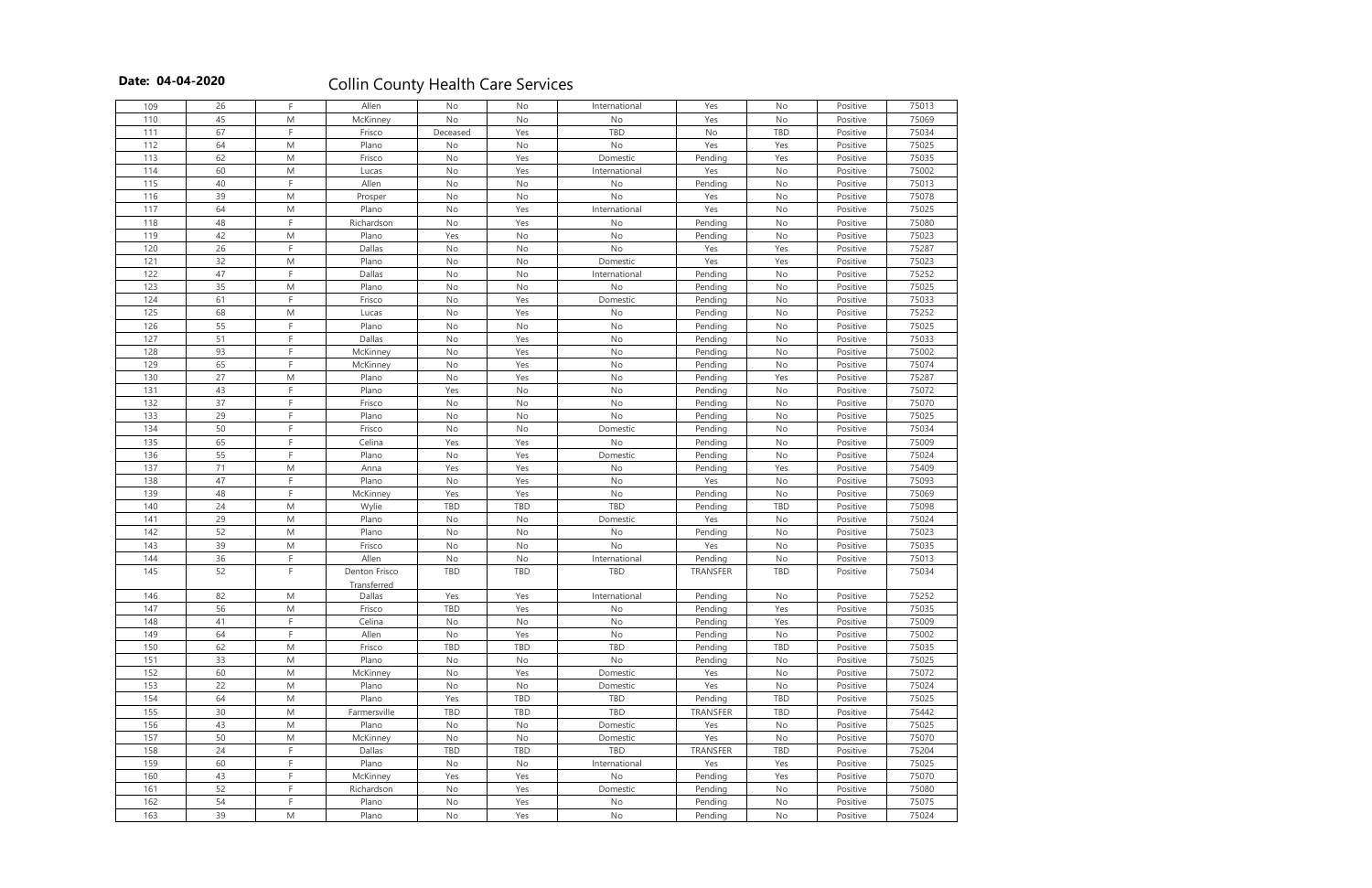| 164 | 40 | M              | McKinney | No            | No         | Domestic      | Pending  | No         | Positive | 75071 |
|-----|----|----------------|----------|---------------|------------|---------------|----------|------------|----------|-------|
| 165 | 26 | M              | McKinney | No            | No         | $\mathsf{No}$ | Yes      | No         | Positive | 75050 |
| 166 | 67 | ${\sf M}$      | Plano    | No            | Yes        | Domestic      | Yes      | No         | Positive | 75093 |
| 167 | 57 | ${\sf M}$      | Plano    | No            | Yes        | Domestic      | Pending  | Yes        | Positive | 75093 |
| 168 | 39 | E              | Celina   | No            | Yes        | No            | Yes      | No         | Positive | 75009 |
| 169 | 56 | F              | Frisco   | Yes           | <b>No</b>  | Domestic      | Pending  | Yes        | Positive | 75093 |
| 170 | 60 | M              | Plano    | No            | No         | No            | Pending  | No         | Positive | 75071 |
| 171 | 51 | E              | McKinney | No            | Yes        | No            | Yes      | No         | Positive | 75069 |
| 172 | 48 | M              | McKinney | <b>TBD</b>    | TBD        | TBD           | Pending  | TBD        | Positive | 75069 |
| 173 | 57 | F              | McKinney | <b>TBD</b>    | TBD        | TBD           | Pending  | TBD        | Positive | 75075 |
| 174 | 67 | F              | Plano    | Yes           | TBD        | TBD           | Pending  | TBD        | Positive | 75072 |
| 175 | 32 | E              | McKinney | No            | No         | No            | Pending  | No         | Positive | 75070 |
| 176 | 51 | E              | Allen    | No            | No         | International | Yes      | No         | Positive | 75024 |
| 177 | 52 | ${\sf M}$      | Plano    | <b>TBD</b>    | TBD        | <b>TBD</b>    |          | TBD        |          | 75024 |
| 178 | 42 | F              |          |               | TBD        | TBD           | Pending  | TBD        | Positive |       |
|     | 27 |                | Plano    | TBD           |            |               | TRANSFER |            | Positive | 75024 |
| 179 |    | ${\sf M}$<br>E | Allen    | No            | No         | Domestic      | Pending  | Yes        | Positive | 75002 |
| 180 | 56 |                | Plano    | No            | No         | Domestic      | Yes      | No         | Positive | 75075 |
| 181 | 26 | E              | Allen    | No            | No         | No            | Pending  | Yes        | Positive | 75002 |
| 182 | 53 | F              | Plano    | Yes           | Yes        | No            | Pending  | No         | Positive | 75027 |
| 183 | 42 | M              | Plano    | No            | No         | Domestic      | Yes      | No         | Positive | 75075 |
| 184 | 50 | F              | Plano    | Yes           | TBD        | TBD           | Pending  | TBD        | Positive | 75075 |
| 185 | 58 | M              | Frisco   | Yes           | TBD        | TBD           | Pending  | TBD        | Positive | 75034 |
| 186 | 27 | F              | Plano    | No            | No         | Domestic      | Pending  | Yes        | Positive | 75074 |
| 187 | 42 | M              | Murphy   | Yes           | No         | Domestic      | Pending  | No         | Positive | 75094 |
| 188 | 50 | F              | McKinney | Yes           | No         | No            | Pending  | No         | Positive | 75070 |
| 189 | 60 | F              | McKinney | No            | Yes        | Domestic      | Pending  | No         | Positive | 75071 |
| 190 | 75 | M              | Dallas   | $\mathsf{No}$ | No         | No            | Yes      | No         | Positive | 75252 |
| 191 | 53 | F              | McKinney | TBD           | TBD        | TBD           | Pending  | TBD        | Positive | 75069 |
| 192 | 67 | M              | Prosper  | TBD           | TBD        | TBD           | Pending  | TBD        | Positive | 75078 |
| 193 | 31 | E              | Plano    | TBD           | TBD        | TBD           | Pending  | TBD        | Positive | 75093 |
| 194 | 58 | M              | Plano    | No            | Yes        | No            | Pending  | Yes        | Positive | 75093 |
| 195 | 32 | F              | Melissa  | No            | Yes        | Domestic      | Pending  | No         | Positive | 75454 |
| 196 | 59 | ${\sf M}$      | Plano    | TBD           | TBD        | TBD           | Pending  | TBD        | Positive | 75093 |
| 197 | 41 | F              | Anna     | Deceased      | TBD        | TBD           | No       | TBD        | Positive | 75409 |
| 198 | 30 | F              | Plano    | <b>TBD</b>    | TBD        | TBD           | Pending  | TBD        | Positive | 75024 |
| 199 | 48 | F              | McKinney | No            | Yes        | No            | Yes      | No         | Positive | 75069 |
| 200 | 34 | M              | Allen    | No            | Yes        | Domestic      | Pending  | No         | Positive | 75002 |
| 201 | 26 | M              | McKinney | TBD           | TBD        | TBD           | Pending  | <b>TBD</b> | Positive | 75070 |
| 202 | 28 | F              | McKinney | $\mathsf{No}$ | No         | No            | Pending  | Yes        | Positive | 75069 |
| 203 | 31 | M              | McKinney | No            | No         | No            | Pending  | Yes        | Positive | 75069 |
| 204 | 33 | E              | Frisco   | TBD           | TBD        | TBD           | Pending  | TBD        | Positive | 75035 |
| 205 | 36 | F              | Celina   | TBD           | TBD        | TBD           | Pending  | TBD        | Positive | 75009 |
| 206 | 47 | ${\sf M}$      | Celina   | <b>TBD</b>    | TBD        | TBD           | Pending  | TBD        | Positive | 75009 |
| 207 | 19 | M              | Dallas   | No            | Yes        | International | Pending  | Yes        | Positive | 75252 |
| 208 | 51 | M              | Plano    | No            | Yes        | No            | Pending  | No         | Positive | 75074 |
| 209 | 51 | F              | Frisco   | No            | No         | No            | Pending  | Yes        | Positive | 75034 |
| 210 | 19 | F              | Frisco   | No            | No         | Domestic      | Pending  | Yes        | Positive | 75035 |
| 211 | 38 | F              | Plano    | No            | No         | No            | Pending  | Yes        | Positive | 75075 |
| 212 | 72 | F              | Fairview | No            | Yes        | No            | Pending  | No         | Positive | 75069 |
| 213 | 62 | M              | Wylie    | TBD           | <b>TBD</b> | <b>TBD</b>    | Pending  | TBD        | Positive | 75098 |
| 214 | 80 | F              | McKinney | <b>TBD</b>    | TBD        | TBD           | Pending  | <b>TBD</b> | Positive | 75072 |
| 215 | 69 | E              | Dallas   | Yes           | No         | No            | Pending  | Yes        | Positive | 75252 |
| 216 | 61 | F              | Frisco   | No            | No         | Domestic      | Pending  | No         | Positive | 75035 |
| 217 | 24 | E              | Plano    | No            | No         | No            |          | No         | Positive | 75093 |
|     |    |                |          |               |            |               | Pending  |            |          |       |
| 218 | 65 | M<br>F         | Plano    | Yes           | No         | No            | Pending  | No         | Positive | 75023 |
| 219 | 46 |                | Plano    | No            | No         | Domestic      | Pending  | Yes        | Positive | 75093 |